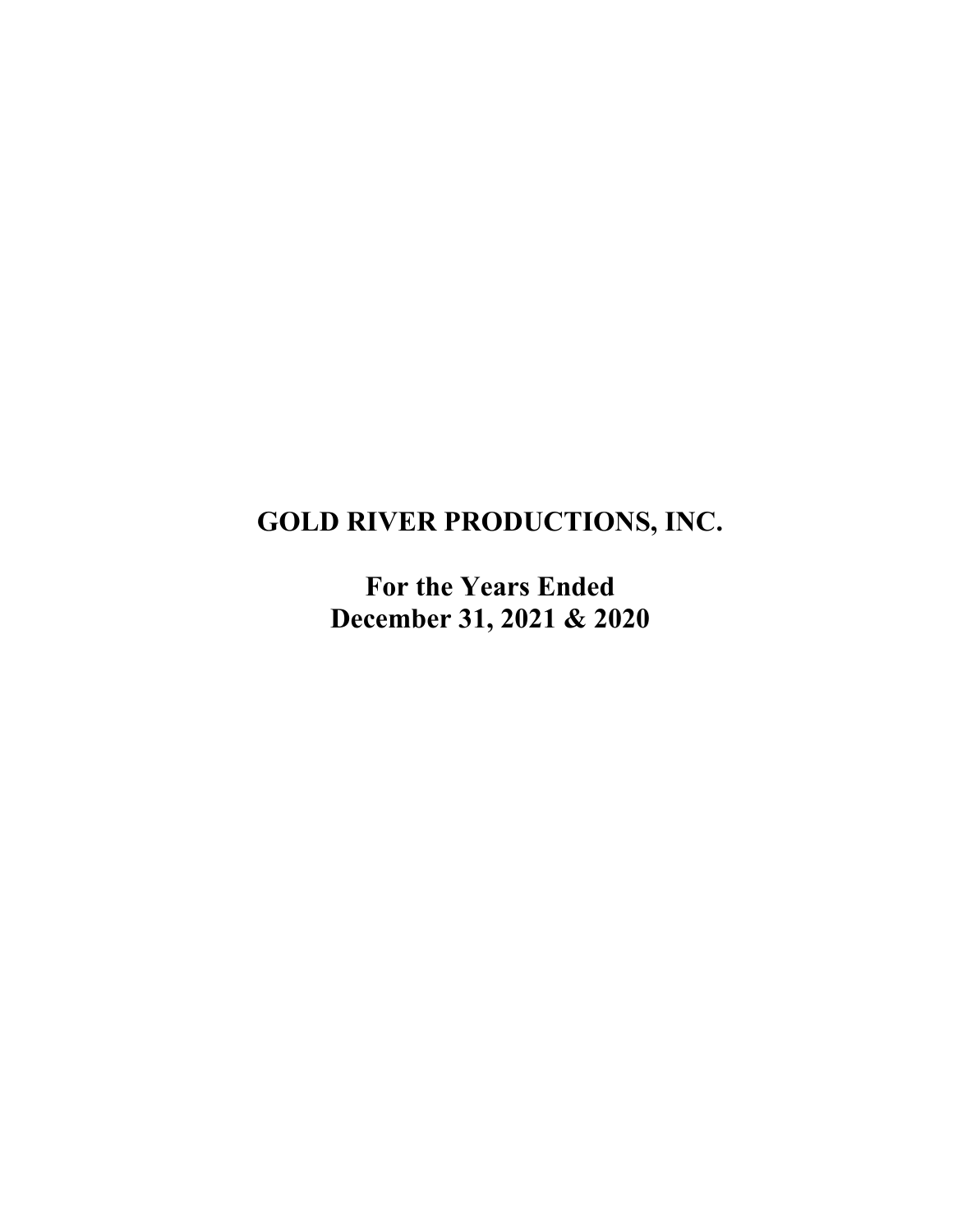# **C O N T E N T S**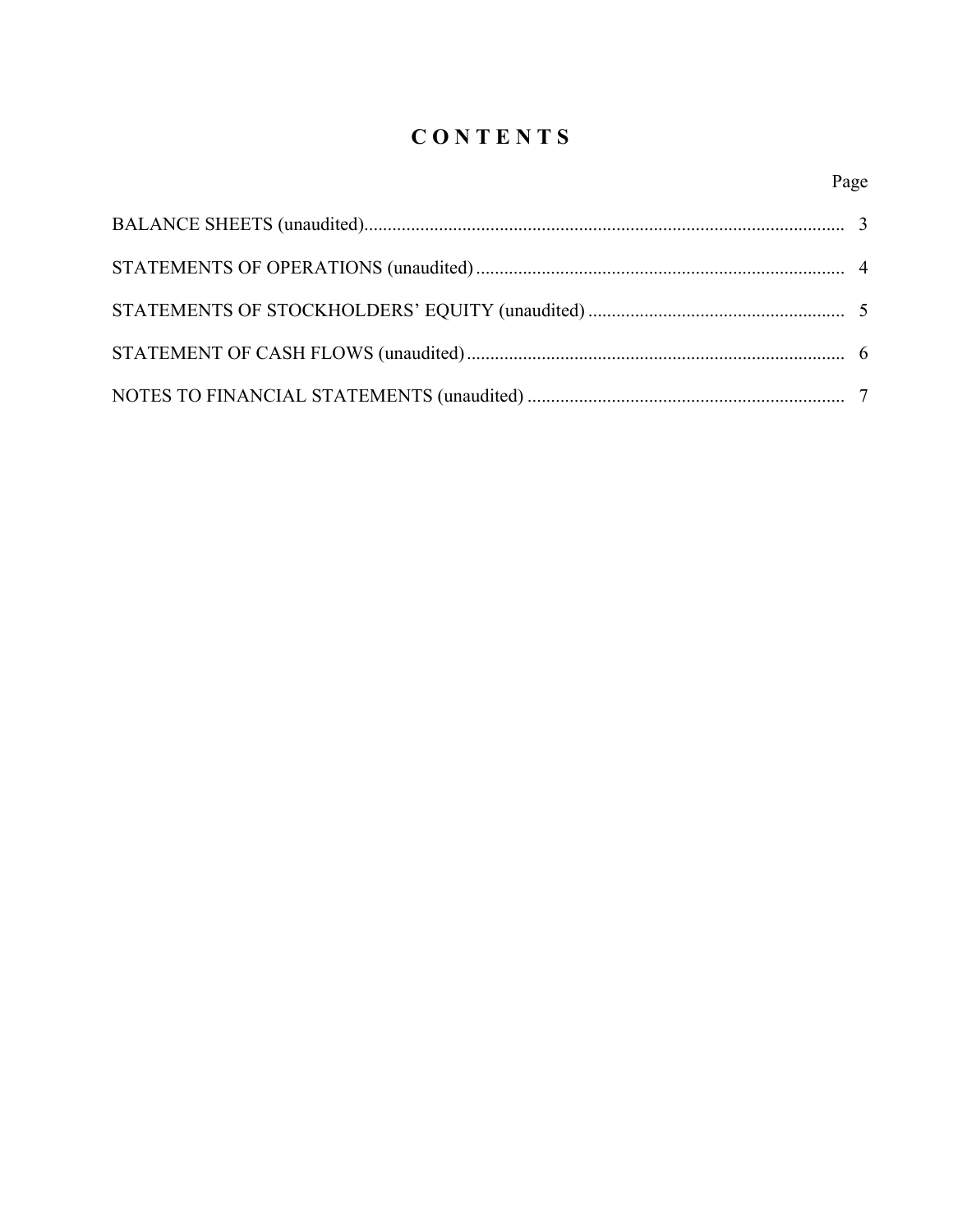# **GOLD RIVER PRODUCTIONS, INC. BALANCE SHEETS For the Years Ended December 31, 2021 & 2020**

|                                                                     |                           | 2021             |                           | 2020             |
|---------------------------------------------------------------------|---------------------------|------------------|---------------------------|------------------|
| <b>ASSETS</b>                                                       |                           | <b>Unaudited</b> |                           | <b>Unaudited</b> |
| <b>CURRENT ASSETS</b>                                               |                           |                  |                           |                  |
| Cash and cash equivalents                                           | \$                        | 4,341            | \$                        | 14,932           |
| Prepaid expenses                                                    |                           | 3,000            |                           | 10,976           |
| TOTAL CURRENT ASSETS                                                |                           | 7,341            |                           | 25,908           |
| PROPERTY AND EQUIPMENT                                              |                           | 10,449           |                           | 7,675            |
| <b>OTHER ASSETS</b>                                                 |                           |                  |                           |                  |
| Stockholder notes receivable                                        |                           | 25,312           |                           | 25,312           |
| Other - Investments and Joint Ventures                              |                           | 515,150          |                           | 515,150          |
| <b>TOTAL ASSETS</b>                                                 | $\boldsymbol{\mathsf{S}}$ | 561,398          | $\boldsymbol{\mathsf{S}}$ | 575,845          |
| <b>LIABILITIES AND STOCKHOLDERS' EQUITY</b>                         |                           |                  |                           |                  |
| <b>CURRENT LIABILITIES</b>                                          |                           |                  |                           |                  |
| Accounts payable                                                    | \$                        | 78,792           | \$                        | 56,227           |
| Accrued expenses                                                    |                           | 5,084            |                           | 4,109            |
| Income taxes payable                                                |                           | 400              |                           | 400              |
| TOTAL CURRENT LIABILITIES                                           |                           | 84,276           |                           | 60,736           |
| OFFICER LOAN PAYABLE                                                |                           | 194,551          |                           | 164,819          |
| STOCKHOLDERS' EQUITY                                                |                           |                  |                           |                  |
| Common stock, \$.000001 par value, 1,300,000,000 shares authorized, |                           |                  |                           |                  |
| 1,238,901,842 shares issued and outstanding                         |                           | 112,786          |                           | 112,566          |
| Preferred stock, \$.000001 par value, 9,995,000 shares authorized,  |                           |                  |                           |                  |
| 7,782,000 shares issued and outstanding                             |                           | 7,782            |                           | 7,782            |
| Capital in excess of par value - common stock                       |                           | 834,183          |                           | 695,778          |
| Capital in excess of par value - preferred stock                    |                           | 53,568           |                           | 53,568           |
| Stock subscription receivable<br>Retained deficit                   |                           | 20,860           |                           | 70,860           |
|                                                                     |                           | (746, 608)       |                           | (590, 264)       |
| TOTAL STOCKHOLDERS EQUITY                                           |                           | 282,571          |                           | 350,290          |
| TOTAL LIABILITIES AND STOCKHOLDERS' EQUITY                          | \$                        | 561,398          | \$                        | 575,845          |

*These financial statements have not been subject to audit, review or compilation engagement and no assurance is provided on them.*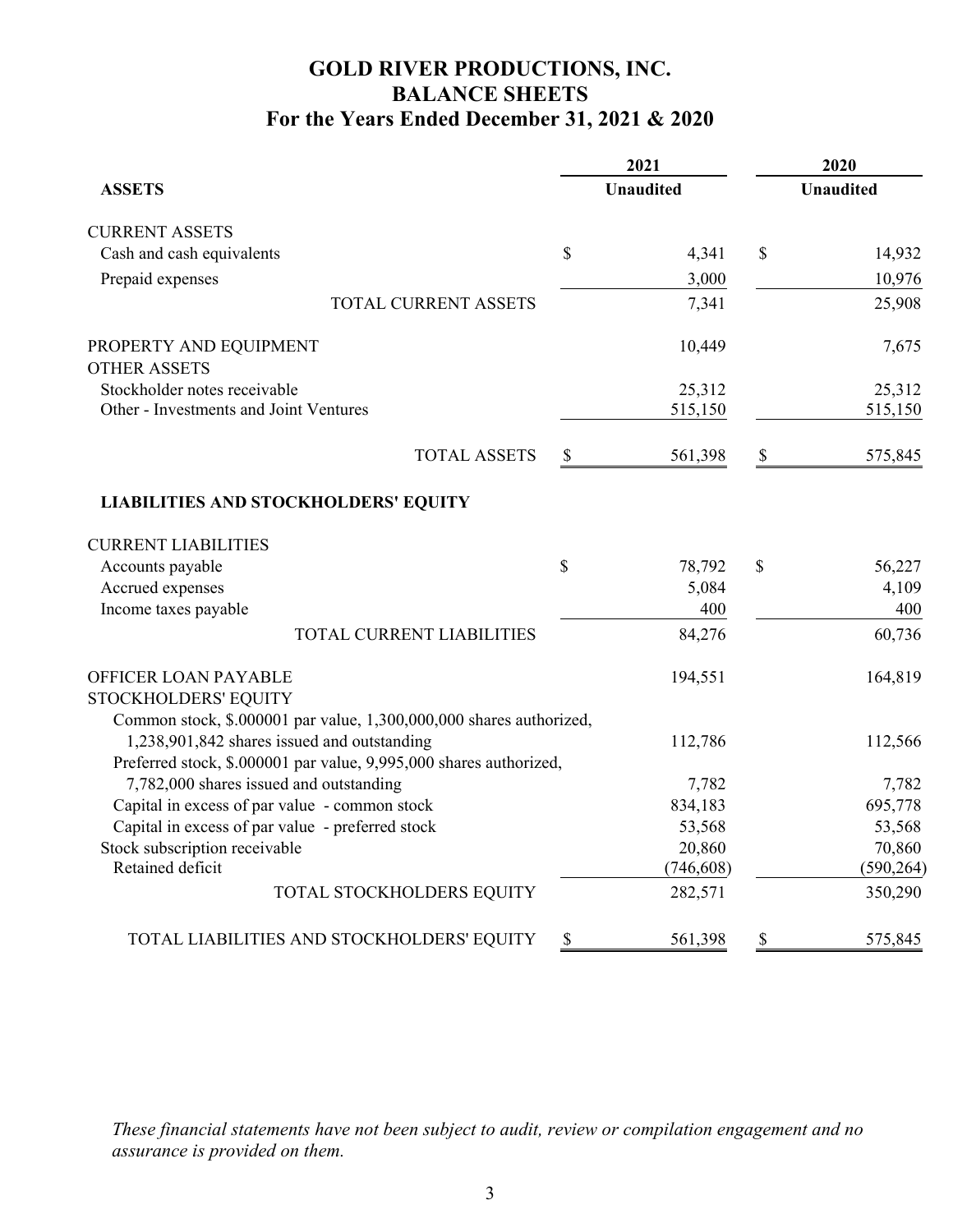# **GOLD RIVER PRODUCTIONS, INC. STATEMENTS OF OPERATIONS For Years Ending December 31, 2021 & 2020**

|                                              | 2021             |               | 2020             |
|----------------------------------------------|------------------|---------------|------------------|
| <b>INCOME</b>                                | <b>Unaudited</b> |               | <b>Unaudited</b> |
| Revenues earned                              | \$<br>4,299,130  | $\mathcal{S}$ | 3,569,899        |
| Cost of revenues earned                      | 4,439,437        |               | 3,546,691        |
| <b>GROSS PROFIT (LOSS)</b>                   | (140, 307)       |               | 23,208           |
| <b>EXPENSES</b>                              |                  |               |                  |
| General and administrative                   | 172,930          |               | 86,080           |
| Depreciation & amortization and amortization |                  |               |                  |
|                                              | 172,930          |               | 86,080           |
| <b>OPERATING LOSS</b>                        | (313, 237)       |               | (62, 872)        |
| <b>OTHER INCOME (EXPENSE)</b>                |                  |               |                  |
| Interest expense                             | (5,607)          |               | (3,799)          |
| Gain on sale of marketable securities        |                  |               | 445,500          |
| Grant income                                 | 162,500          |               |                  |
|                                              | 156,893          |               | 441,701          |
| Income (loss) before income taxes            | (156, 344)       |               | 378,829          |
| Income tax expense                           |                  |               |                  |
| Income (loss) before minority interests      | (156, 344)       |               | 378,829          |
| Minority interests                           |                  |               |                  |
| NET INCOME (LOSS)                            | \$<br>(156, 344) | $\mathbb{S}$  | 378,829          |

*These financial statements have not been subject to audit, review or compilation engagement and no assurance is provided on them.*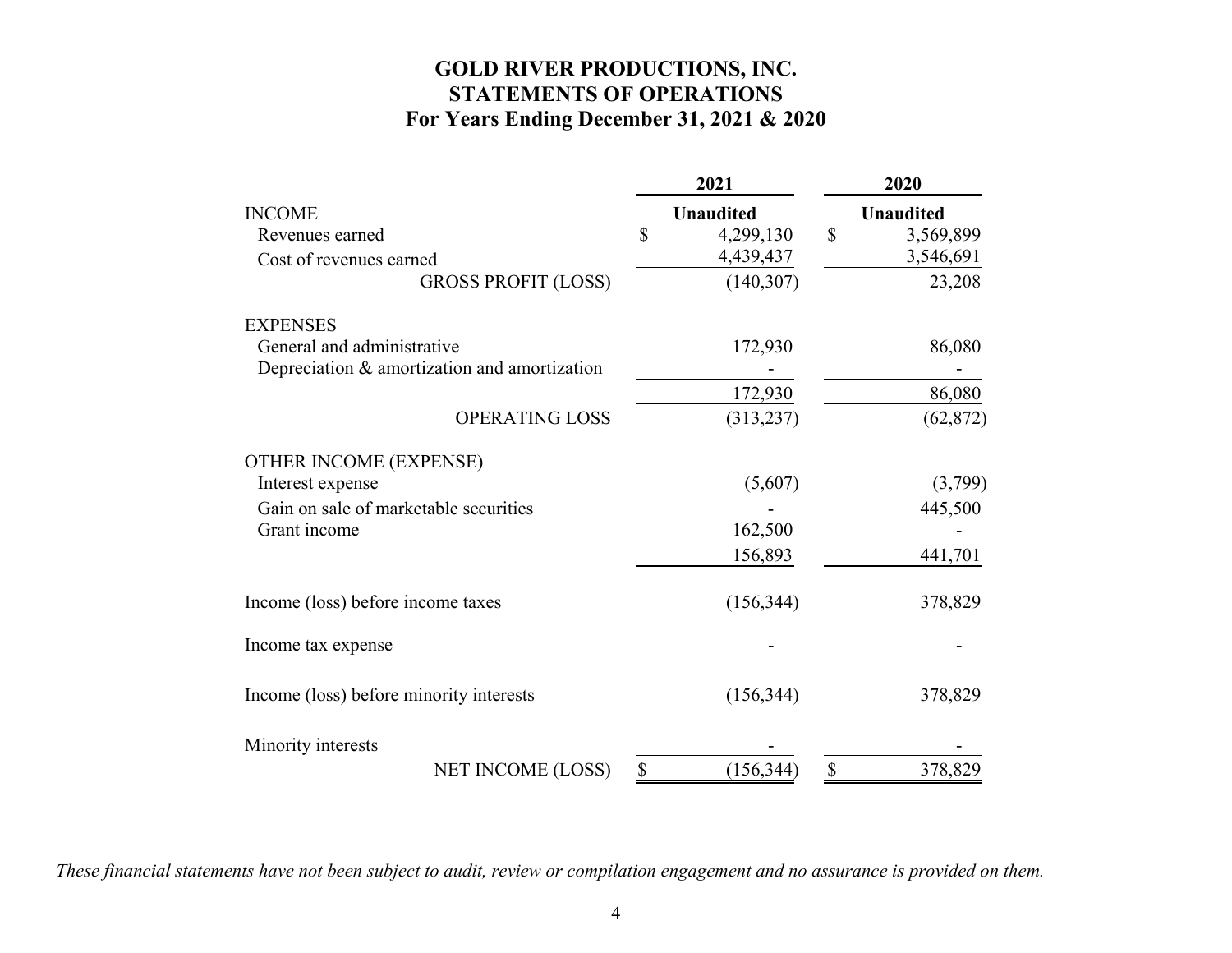# **GOLD RIVER PRODUCTIONS, INC. STATEMENTS OF STOCKHOLDERS' EQUITY For The Years Ending December, 2021 & 2020**

|                                  | <b>Common Stock</b> |               |                  | <b>Preferred Stock</b> |                  |               | Capital in<br><b>Excess of</b><br>Par Value | Capital in<br><b>Excess of</b><br><b>Par Value</b> |    | <b>Retained</b>  |    | Common<br><b>Stock</b> |              | <b>Total</b><br>Stockholders' |
|----------------------------------|---------------------|---------------|------------------|------------------------|------------------|---------------|---------------------------------------------|----------------------------------------------------|----|------------------|----|------------------------|--------------|-------------------------------|
|                                  | <b>Shares</b>       |               | Amount           | <b>Shares</b>          | Amount           |               | Common                                      | Preferred                                          |    | <b>Earnings</b>  |    | <b>Subscribed</b>      |              | <b>Equity</b>                 |
|                                  | Unaudited           |               | <b>Unaudited</b> | Unaudited              | <b>Unaudited</b> |               | <b>Unaudited</b>                            | <b>Unaudited</b>                                   |    | <b>Unaudited</b> |    | <b>Unaudited</b>       |              | <b>Unaudited</b>              |
| Balance January 1, 2020          | 991,401,842         | <sup>\$</sup> | 112,549          | 7,782,000 \$           | 7,782            | <sup>\$</sup> | 680,795                                     | 53,568 \$<br>S                                     |    | $(969,093)$ \$   |    | 80,860                 | <sup>S</sup> | (33, 539)                     |
| Sale of common stock             | 5,000,000           |               | 5                |                        |                  |               | 4,995                                       |                                                    |    |                  |    |                        |              | 5,000                         |
| Common stock subscribed          | 12,500,000          |               | 12               |                        |                  |               | 9,988                                       |                                                    |    |                  |    | (10,000)               |              |                               |
| Net income                       |                     |               |                  |                        |                  |               |                                             |                                                    |    | 378,829          |    |                        |              | 378,829                       |
| Balance December 31, 2020        | 1,008,901,842       | <sup>\$</sup> | 112,566          | 7,782,000 \$           | 7,782 \$         |               | 695,778 \$                                  | 53,568 \$                                          |    | $(590, 264)$ \$  |    | 70,860 \$              |              | 350,290                       |
| Common stock for services        | 205,000,000         |               | 145              |                        |                  |               | 88,430                                      |                                                    |    |                  |    | $\overline{a}$         |              | 88,575                        |
| Common stock subscription issued | 25,000,000          |               | 75               |                        |                  |               | 49,975                                      |                                                    |    |                  |    | (50,000)               |              | 50                            |
| Net income                       |                     |               |                  |                        |                  |               |                                             |                                                    |    | (156, 344)       |    |                        |              | (156, 344)                    |
| Balance December 31, 2021        | ,238,901,842        |               | 112,786          | 7,782,000              | 7,782            | -S            | 834,183                                     | 53,568                                             | -S | (746, 608)       | -S | 20,860                 |              | 282,571                       |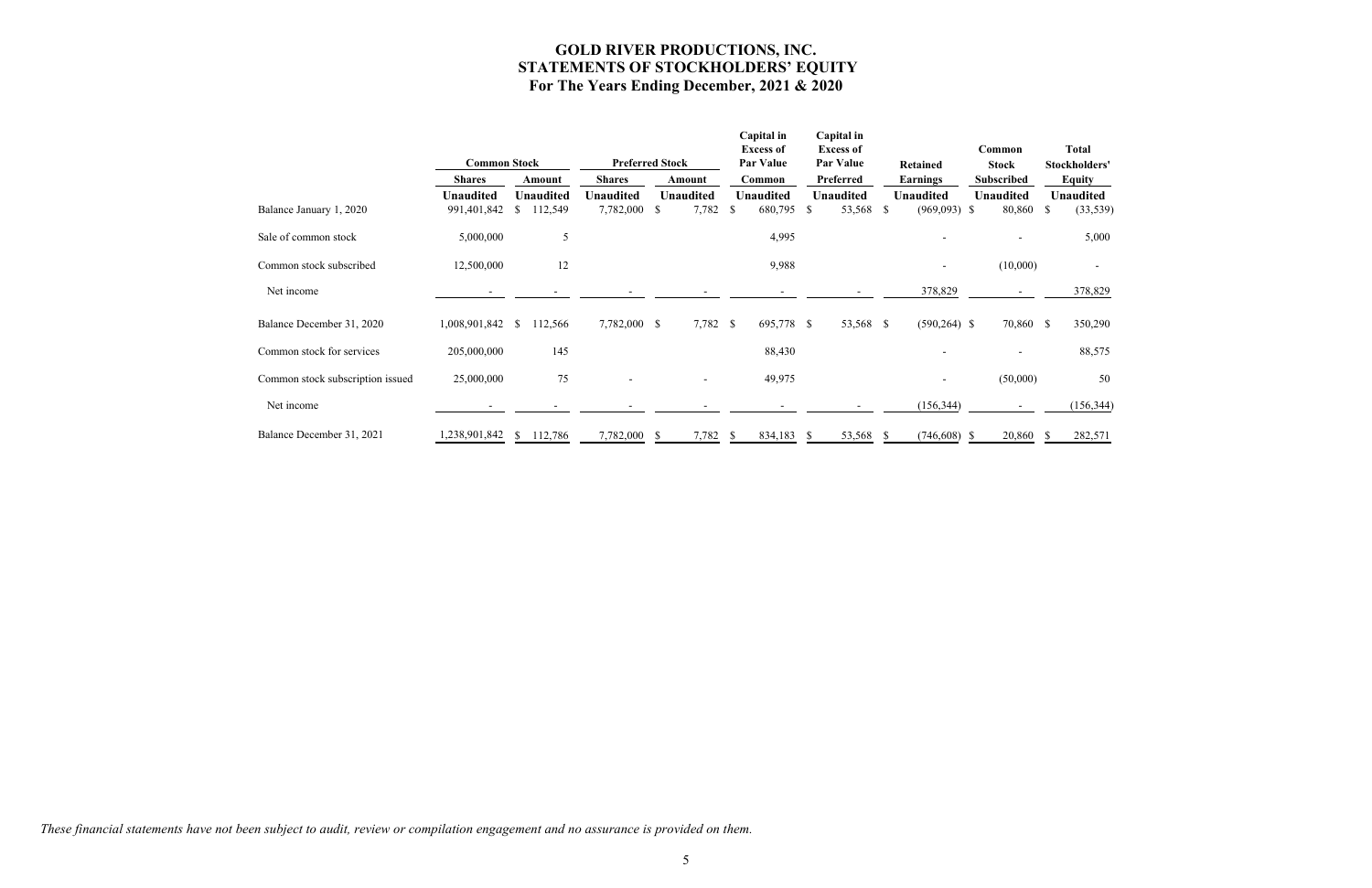# **GOLD RIVER PRODUCTIONS, INC. STATEMENTS OF CASH FLOWS For the Years Ended December 31, 2021 & 2020**

|                                                                                            | 2021                                 | 2020                              |
|--------------------------------------------------------------------------------------------|--------------------------------------|-----------------------------------|
| CASH FLOWS FROM OPERATING ACTIVITIES<br>Net income (loss)                                  | \$<br><b>Unaudited</b><br>(156, 344) | \$<br><b>Unaudited</b><br>380,886 |
| Adjustments to reconcile net income (loss) to net<br>cash flows from operating activities: |                                      |                                   |
| Loss on sale of marketable securities                                                      |                                      | (445,500)                         |
| (Increase) decrease in assets:                                                             |                                      |                                   |
| Accounts receivable                                                                        |                                      | 633                               |
| Inventories                                                                                |                                      | (6,176)                           |
| Prepaid expenses                                                                           | 7,976                                |                                   |
| Deposits                                                                                   | (1,346)                              |                                   |
| Other assets                                                                               |                                      | (445,500)                         |
| Increase (decrease) in liabilities:                                                        |                                      |                                   |
| Accounts payable                                                                           | 22,565                               | 9,378                             |
| Net cash flows from (used by) operating activities                                         | (126, 174)                           | (506, 279)                        |
| CASH FLOWS FROM (USED BY) INVESTING ACTIVITIES                                             |                                      |                                   |
| Cash paid for product development                                                          | (2,774)                              |                                   |
| Cash paid for purchase investments                                                         |                                      | (3,500)                           |
| Cash from the sale of investments                                                          |                                      | 445,500                           |
| Net cash flows from (used by) investing activities                                         | (2,774)                              | 442,000                           |
| CASH FLOWS FROM (USED BY) FINANCING ACTIVITIES                                             |                                      |                                   |
| Cash received from stockholder loans                                                       | 29,732                               | 48,399                            |
| Cash received from issuance of common stock                                                | 138,625                              | 5,000                             |
| Net cash flows from financing activities                                                   | 123,964                              | 53,399                            |
| NET INCREASE (DECREASE) IN CASH                                                            |                                      |                                   |
| AND CASH EQUIVALENTS                                                                       | (10,591)                             | (10, 880)                         |
| CASH AND CASH EQUIVALENTS                                                                  |                                      |                                   |
| AT BEGINNING OF YEAR                                                                       | 14,932                               | 11,344                            |
| CASH AND CASH EQUIVALENTS                                                                  |                                      |                                   |
| <b>AT END OF YEAR</b>                                                                      | \$<br>4,341                          | \$<br>464                         |
| SUPPLEMENTAL CASH FLOW INFORMATION                                                         |                                      |                                   |
|                                                                                            |                                      | \$                                |
| Cash paid for intereset                                                                    | \$                                   |                                   |

*These financial statements have not been subject to audit, review or compilation engagement and no assurance is provided on them.*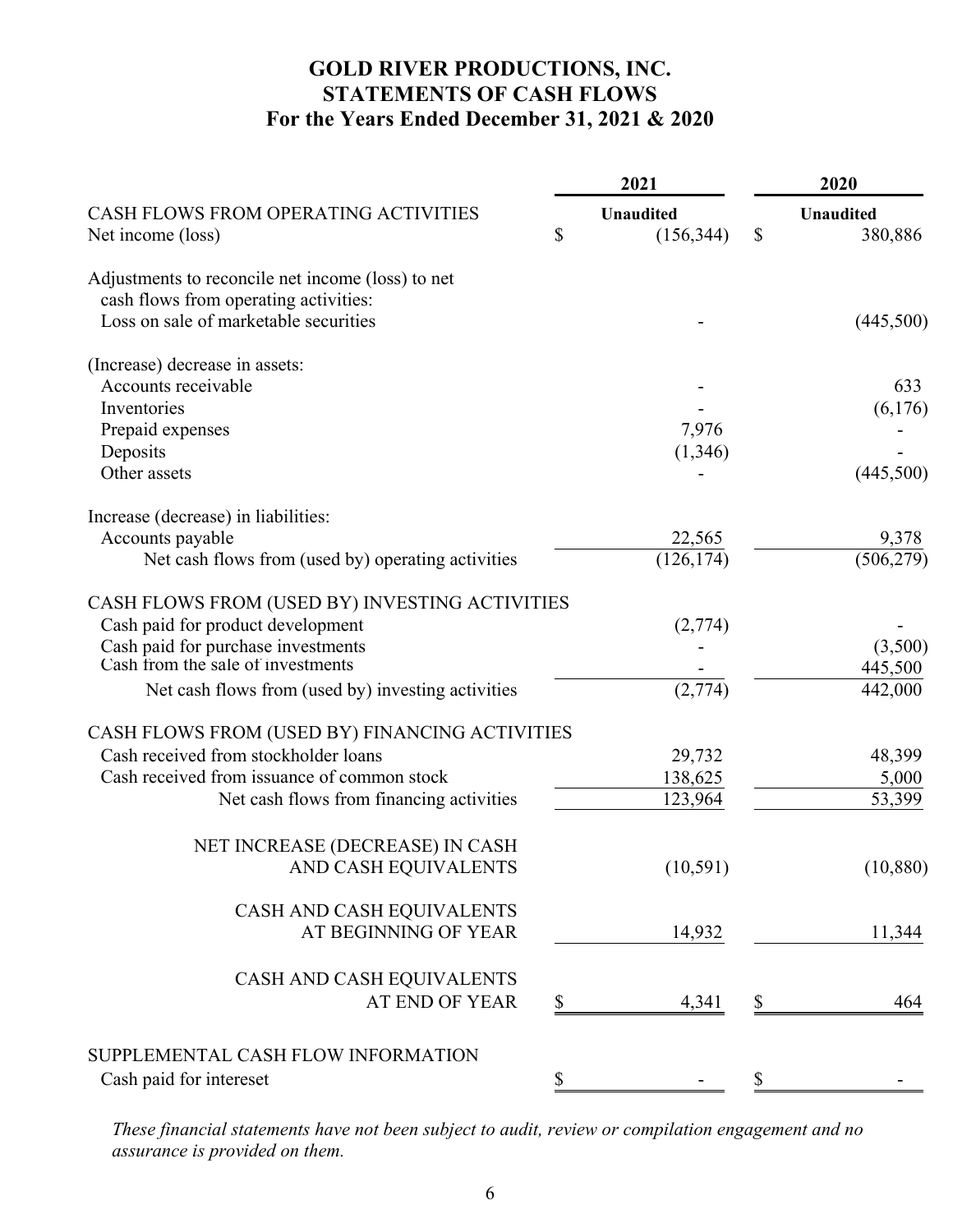#### NOTE 1 - SIGNIFICANT ACCOUNTING POLICIES

The Company's accounting policies conform to U.S. generally accepted accounting principles. The following policies are considered to be significant:

#### *Business Organization*

Gold River Productions, Inc. (formerly XYZ Hemp, Inc.) was incorporated in the State of Delaware before converting to the State of Colorado in July of 2018. The Company's management is reorganizing to operate in the medical marijuana industry. The Company is currently headquartered in Denver, Colorado, and currently trades under the GRPS.

# *Cash and Cash Equivalents*

Cash equivalents are generally comprised of certain highly-liquid investments with original maturities of less than three months.

# *Restricted Cash*

As part of a strategic alliance, the Company maintains a business account in which the funds are restricted in accordance with an agreement with Able Academics, LLC (See Note 11 for additional details). In accordance with those agreements, there is no cash in the restricted account as of December 31, 2021 or December 31, 2020.

#### *Accounts Receivable*

Accounts receivable are stated at the amount that management expects to collect from outstanding balances. Management provides for probable uncollectible amounts through a charge to earnings and a credit to a valuation allowance based upon its assessment of the current status of individual accounts. Receivable balances that are still outstanding after management has used reasonable collection efforts are written off through a charge to the valuation allowance and a credit to the accounts receivable.

# *Financial Instruments*

The Company classifies non-derivative financial assets into the following categories: financial assets at fair value, held-for-trading; held-to-maturity financial assets, loans and receivables and available-for-sale financial assets. The Company has establish procedures to determine the fair value of financial instruments. When measuring the fair value, the Company assesses both observable and unobservable data. Fair value are categorized as follows:

Level 1: quoted prices in active markets for identical assets or liabilities.

Level 2: inputs other than quoted prices included in Level 1 that are observable for the asset or liability, either directly or indirectly.

Level 3: inputs for the asset or liability that are not based on observable market data.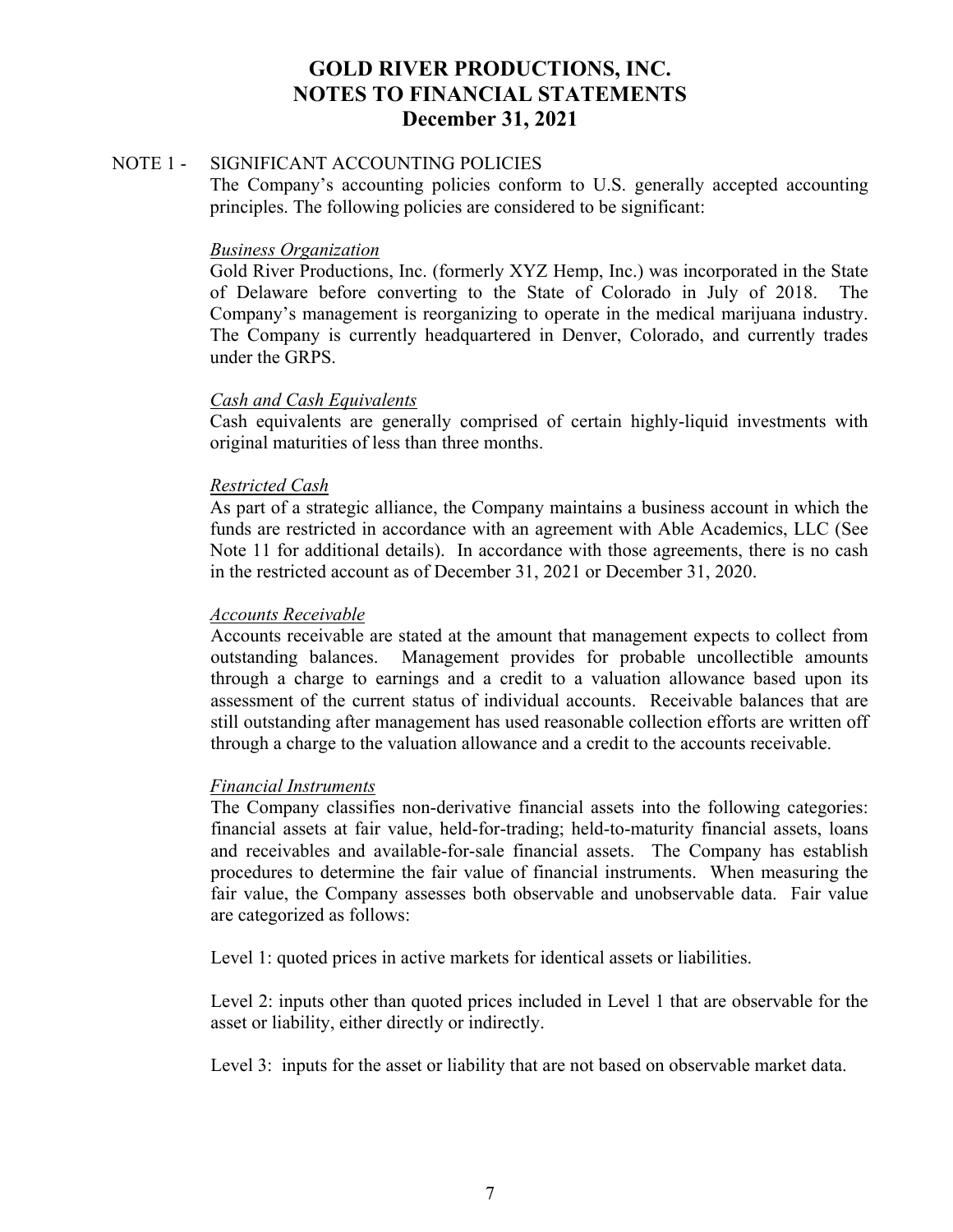#### NOTE 1 - SIGNIFICANT ACCOUNTING POLICIES (CONTINUED) *Income Taxes*

The Company uses an asset and liability approach to financial accounting and reporting for income taxes. The difference between the financial statement and tax basis of assets and liabilities is determined annually. Deferred income tax assets and liabilities are computed for those differences that have future tax consequences using the currently enacted tax laws and rates that apply to the periods in which they are expected to affect taxable income. Valuation allowances are established, if necessary, to reduce the deferred tax asset to the amount that will more likely than not be realized. Income tax expense is the current tax payable or refundable for the period, plus or minus the net change in the deferred tax assets and liabilities.

The Company's income tax returns are subject to examination by the appropriate tax jurisdictions. As of March 28, 2021, the Company needs to file federal and state tax returns for the years ended 2021, 2020, 2019, 2018, 2017, 2016, 2015, 2014, 2013, 2012 and 2011. Upon filing, those returns would subject to review by federal and state tax authorities for three years from the filing date.

#### *Use of Estimates in the Preparation of Financial Statements*

The preparation of financial statements in conformity with accounting principles generally accepted in the United States of America requires management to make estimates and assumptions that affect reported amounts of assets and liabilities, disclosure of contingent assets and liabilities at the date of the financial statements, and revenues and expenses during the reporting period. In these financial statements assets, liabilities, and earnings involve reliance on management's estimates. Actual results could differ from those estimates.

# *Advertising and Promotion*

All costs associated with advertising and promoting the Company's goods and services are expensed in the year incurred.

# *Concentrations of Credit Risk*

The Company's financial instruments that are exposed to credit risk consist primarily of temporary cash investments and accounts receivable.

The Company maintains its cash balances at large financial institutions. At time such balances may exceed federally insured limits. The Company has not experienced any losses in such accounts. The Company believes it is not exposed to any significant credit risk on cash and had no balances in excess of the \$250,000 FDIC limit for the years ended December 31, 2021 and 2020.

Concentrations of credit risk with respect to accounts receivable result from 100% of the current receivable balance being with one customer. Revenue from that customer represented 100% of the total revenue recognized by the Company. There were no concentrations with respect to trade accounts payable.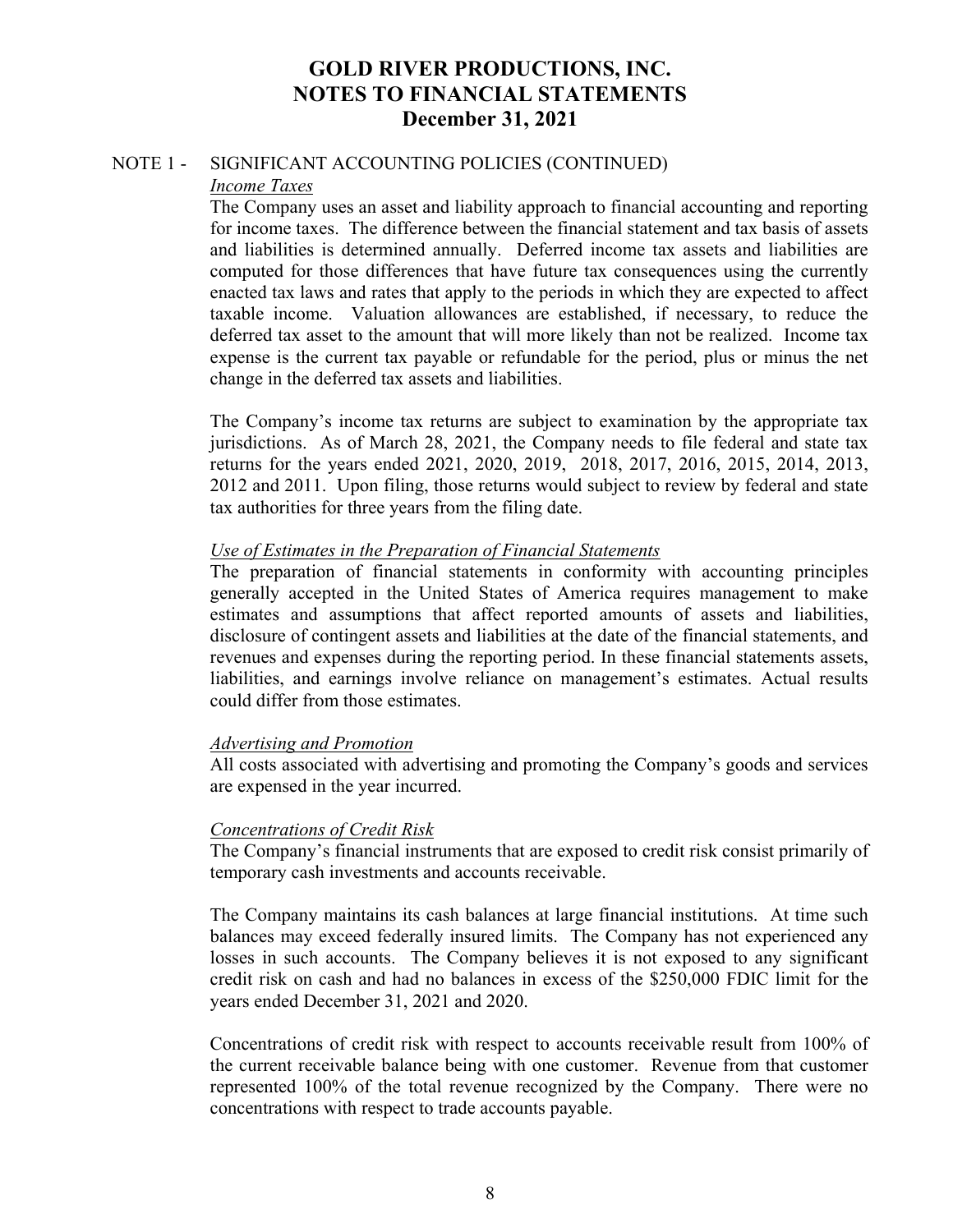#### NOTE 1 - SIGNIFICANT ACCOUNTING POLICIES (CONTINUED) *Sales and Use Taxes*

The Company is domiciled in the State of Colorado with its headquarters in Colorado and is required to collect sales tax on all in-state transactions. The principle place of business is in the State of Florida. During the years ended December 31, 2021 and 2020, the Company collected and remitted no sales and use tax to either state.

# *Management Review Date*

In preparing these financial statements, the Company has evaluated events and transactions for potential recognition or disclosure through March 28, 2022 the date the financial statements were issued.

# NOTE 2 - STOCKHOLDER NOTE RECEIVABLE During 2011 the Company loaned the then controlling shareholder \$31,418. For the years ended December 31, 2021 & 2020 the principal balance on the note was \$25,312.

# NOTE 3 - INVESTMENTS AND JOINT VENTURES

The Company uses the term inputs for the valuation of joint ventures and investments. The Company intends to hold investments for a term longer than one year. The Company's investments are not traded regularly on open markets and the valuation can be very subjective. For the years ended December 31, 2021 and 2020, the Company viewed all investments as Level 3 investments with an ending value of \$515,150.

# NOTE 4 - COMMON STOCK ACTIVITY

The number of issued and outstanding shares was 1,238,901,842 of .000001 par value for the year ended December 31, 2021. Additionally, the company has stock subscriptions for 8,748,503 common shares that are expected to be issued in the coming quarters. During the six months ended June 30, 2021, the Company issued 37,500,000 shares for previous stock subscription, sold 5,000,000 shares and issued 205,000,000 shares for services rendered. As of December 31, 2021, the Company has 1,238,901,842 shares issued and outstanding and 1,300,000,000 shares authorized.

# NOTE 5 - PREFERRED STOCK

As of September 30, 2019, the Company has authorized the issue of up to 20,000,000 of .000001 par value preferred stock. The preferred stock carries a voting right of 100 votes per share and each share is convertible to 100 shares of common stock. As of December 31, 2021 and 2020, 7,782,000 shares of preferred stock were issued. As of December 31, 2021, the Company continues to research the possible issue of 30,000 additional shares dating from 2015.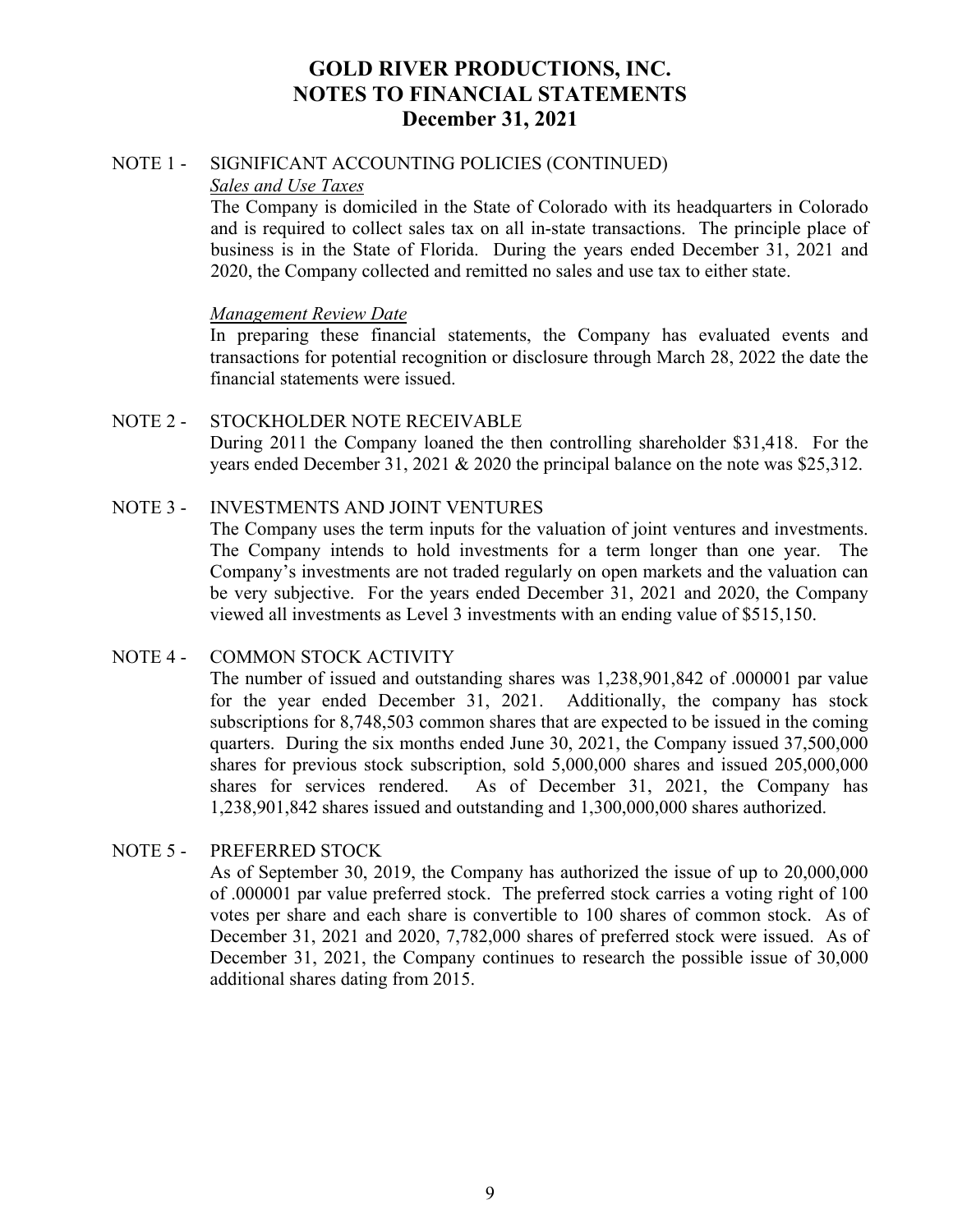#### NOTE 6 - INCOME TAXES

The Company has an estimated net operating loss carry forward totaling \$746,608 as of December 31, 2021 that may be offset against future income. If not used, the carryforwards will begin to expire in 2026. Currently, the value of the NOL would be \$149,300, but has been reduced to \$0 until such time as the Company has sufficient revenue to reverse the allowance.

As of each reporting date, management considers new evidence, both positive and negative, that could affect its view of the future realization of deferred tax assets. As of December 31, 2021, there remains insufficient positive evidence to conclude that it is more likely than not that any deferred taxes are realizable. At such time as there is positive evidence, the valuation allowance will be adjusted accordingly.

As of December 31, 2021 and 2020, the Company has an accrued income tax liability of \$400 due primarily to the State of Utah. That balance remains on the books as of December 31, 2021.

# NOTE 7 - OFFICER NOTE PAYABLE

During the years ended December 31, 2021 and 2020 Richard Goulding, the Chairman of the Board, loaned the Company \$24,500 and \$73,899 to the company, respectively. The loan is set to compound annually based upon the Applicable Federal Rate for shortterm loans effective for September 2018 as published by the Internal Revenue Service. As of September 30, 2018 when the loan was originally made, that rate was 3.02%. For the years ended December 31, 2021 and 2020, the ending balance was \$194,551 (including accrued interest of \$10,929) and \$164,819 respectively.

# NOTE 8 - ACQUISITION

Effective February 21, 2020, the Company entered into an agreement with Stevia Nutra Corp wherein the Company exchanged its shares of New Earth for 2,250,000 shares to be issued by Stevia. On the date the agreement closed, Stevia share were thinly traded with a value of \$13.99 per share. Given the large number of shares the Company acquired compared to how few shares of Stevia actually trade on the open market, management decided to classify the shares as a Level 3 asset. The Company also chose value the shares at \$.20 cents based upon a reasonable offer received for those shares.

# NOTE 9 - STRATEGIC ALLIANCES

During 2019, the Company entered into a strategic alliance with LeGanjaFairy LLC (LeGanja) and RushNet Inc. (Rush). As part of this alliance, LeGanja will be provided \$5,000,000 in funding in exchange for their gross revenues from operations being assigned to an escrow account. Those gross revenues, less a variable percentage, will belong to the Company and paid out according to the agreement with LaGanja and RushNet Inc. During the years ended December 31, 2021 and 2020 LaGanja failed to provide financial statements in accordance with the strategic agreement. At this time, the Company is evaluating whether or not to continue with the agreement.